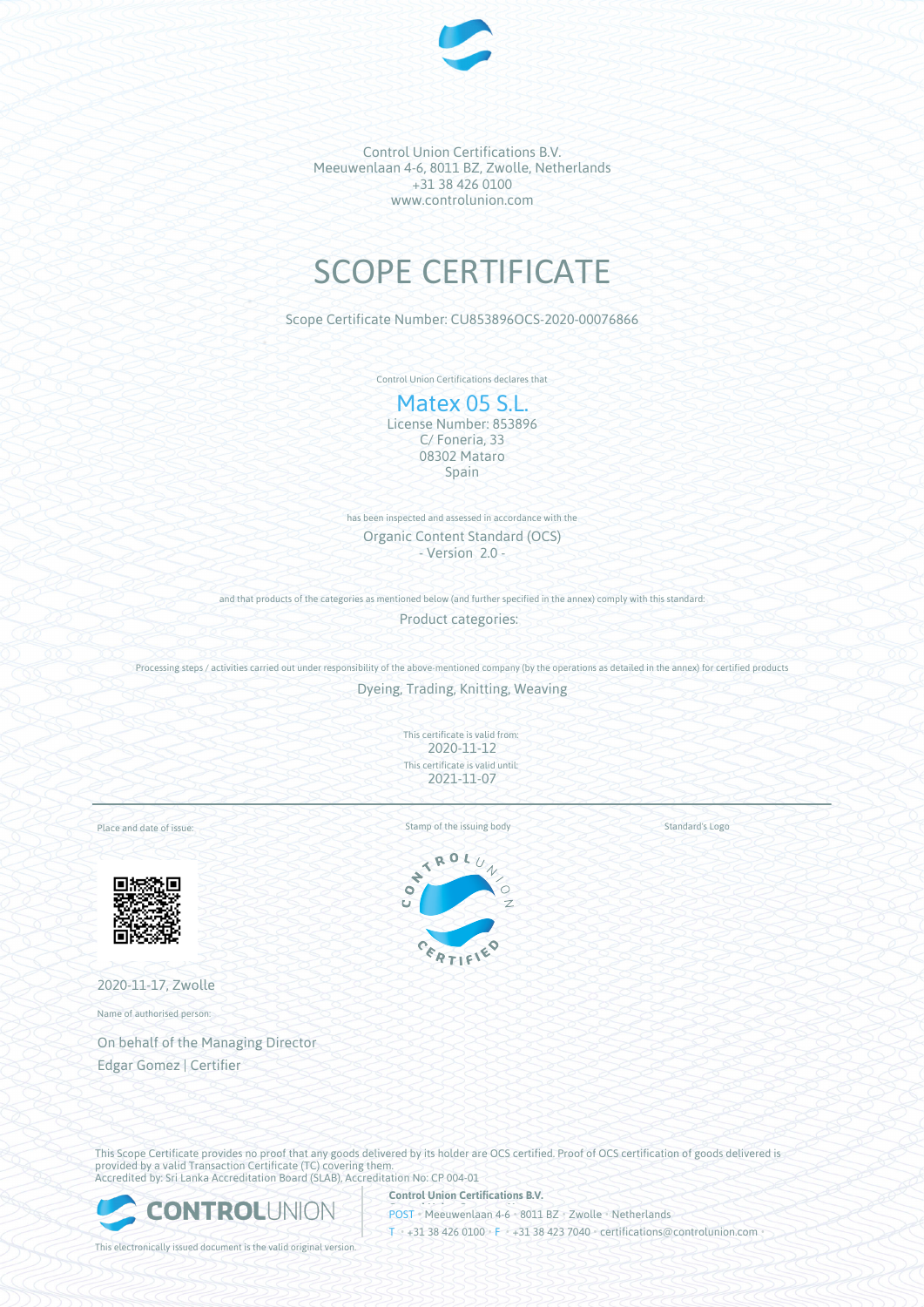

Control Union Certifications B.V. Meeuwenlaan 4-6, 8011 BZ, Zwolle, Netherlands +31 38 426 0100 www.controlunion.com

#### **Matex 05 S.L. Organic Content Standard (OCS)**

Products Annex to certificate no. CU853896OCS-2020-00076866 In specific the certificate covers the following products:

| <b>Product category Product details</b> | <b>Material composition</b> | Label grade |
|-----------------------------------------|-----------------------------|-------------|
|                                         |                             |             |

Products made with Recycled fibers are also certified to the Global Recycled Standard or Recycled Claim Standard.

Place and date of issue:



2020-11-17, Zwolle Name of authorised person:

On behalf of the Managing Director Edgar Gomez | Certifier